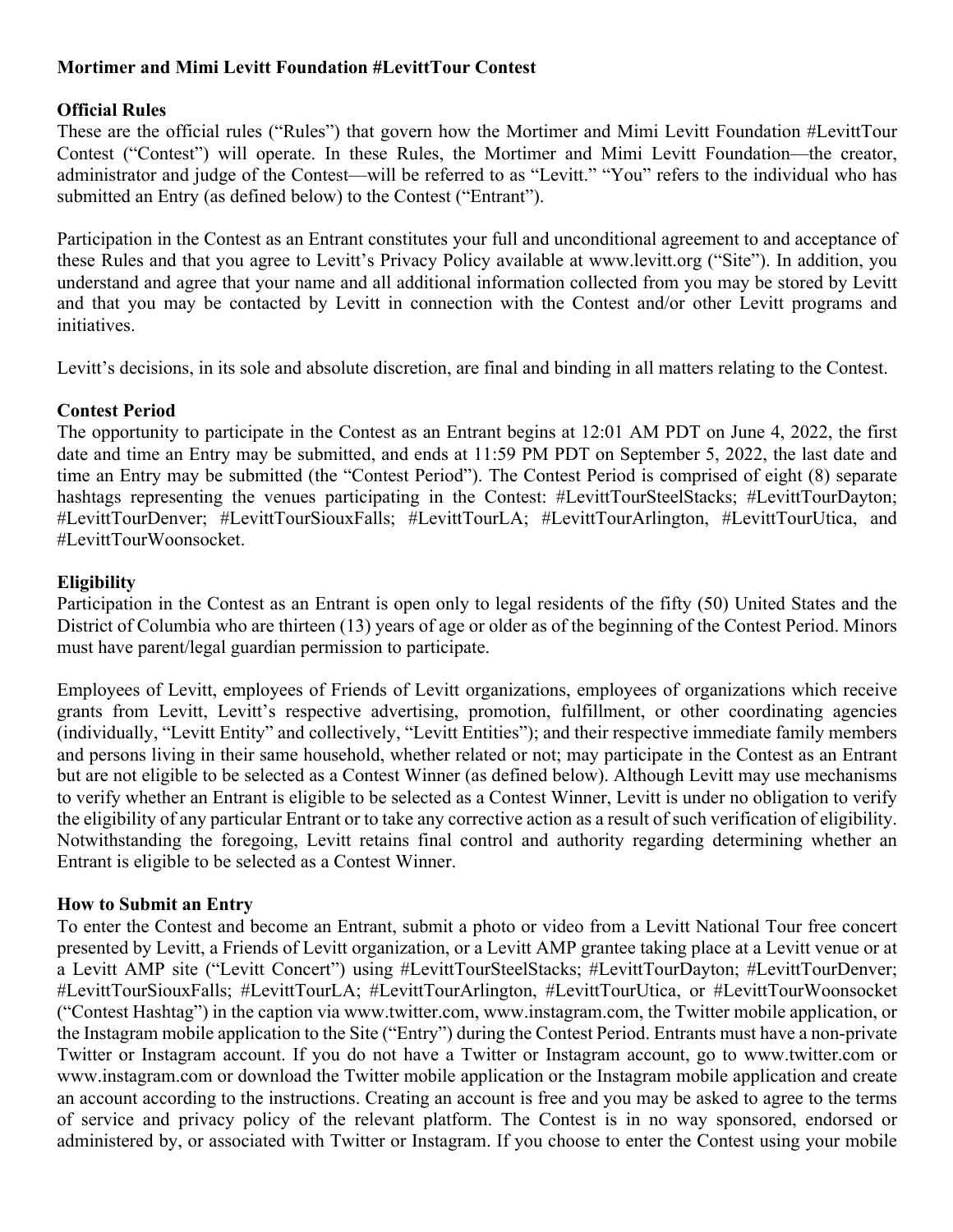phone, standard data fees may apply; see your wireless provider for pricing plan details. Levitt or any other Levitt Entity is not responsible for any fees whatsoever associated with an Entrant submitting an Entry.

There is no limitation to the number of Entries you may submit. Entries generated by script, macro or other automated means, or means that subvert the aforementioned process, will be void.

All Entries become the property of Levitt and will not be acknowledged or returned. By submitting an Entry, Entrant hereby grants permission for the Entry to be posted on the Site and/or other Levitt-branded websites or social platforms. Entrant agrees that Levitt and the other Levitt Entities are not responsible for any unauthorized use of Entries by third parties.

#### **Entry Requirements**

All Entries must be submitted during the Contest Period and must comply with these Rules.

Entries (i) must be original and of the Entrant's own creation; (ii) must be truthful and accurate; (iii) must not discriminate against, disparage, or denigrate on the basis of race, ancestry, place of origin, color, ethnic origin, citizenship, creed, sex, sexual orientation, age, record of offenses, marital status, family status, physical or mental disability, language, or any other ground prohibited by applicable legislation; (iv) must not involve religious advocacy or proselytizing, defined as acts and intentions to advance a religious denomination or expand membership or encourage conversion; (v) must not involve political advocacy such as acts and intentions to advance a particular political party, candidate or to support any particular party, candidate and/or cause, or to expand membership or to encourage membership for a particular political party, candidate or lobbying effort or voter registration drive; (vi) must not include any exaggerated product claims or criticisms of third-party products; (vii) must not be inappropriate, libelous or defamatory, pornographic, unlawful or plagiarized; (viii) must not be harassing, abusive, threatening, harmful, vulgar, profane, obscene, excessively violent or offensive in any way; (ix) must not violate or encourage others to violate any applicable law, statute, ordinance or regulation; (x) must not use, in whole or in part, individuals' names, likenesses, or other identifying elements of any person, living or deceased, without permission; (xi) must not defame or invade publicity rights or privacy of any person, living or deceased, or otherwise infringe upon any person's personal or property rights or any other third-party rights; (xii) may not contain commercial or corporate advertising, including but not limited to corporate logos, brand names, and slogans, other than those relating to Levitt and the other Levitt Entities; and (xiii) must not violate the intellectual property or proprietary rights of other parties. Any Entry found by Levitt, in its sole and absolute discretion, to be in violation of these Rules will be deemed ineligible and disqualified from the Contest; further, Levitt reserves the right to disallow any further participation in the Contest by the Entrant who submitted such disqualified Entry.

### **Entry Selection**

Subject to the terms and conditions described herein, all Entries that comply with these Rules will be posted on the Site throughout the Contest Period. Levitt, in its sole and absolute discretion, will make the final determination as to which Entries are accepted and are eligible to be posted on the Site and deemed eligible for consideration to be selected as Contest Winners. Levitt, in its sole and absolute discretion, may also post Entries on other Levittbranded websites and social platforms. Any Entry deemed to be ineligible will not be posted on the Site or on other Levitt-branded websites or social platforms. Levitt does not guarantee the posting of any Entry on the Site and/or other Levitt-branded websites or social platforms.

Levitt may, in its sole and absolute discretion, reject, refuse, remove, delete, and/or disqualify or disallow or deem ineligible any Entry that Levitt, in its sole and absolute discretion, deems inappropriate or otherwise noncompliant with these Rules. If Levitt determines, in its sole and absolute discretion, that any Entry does not comply with these Rules in any way, and if Levitt, or any other Levitt Entity, at any time during the Contest Period, receives a complaint (including, but not limited to, a cease and desist letter, general letter of complaint, etc.) alleging intellectual property infringement in an Entry, Levitt may, in its sole and absolute discretion, remove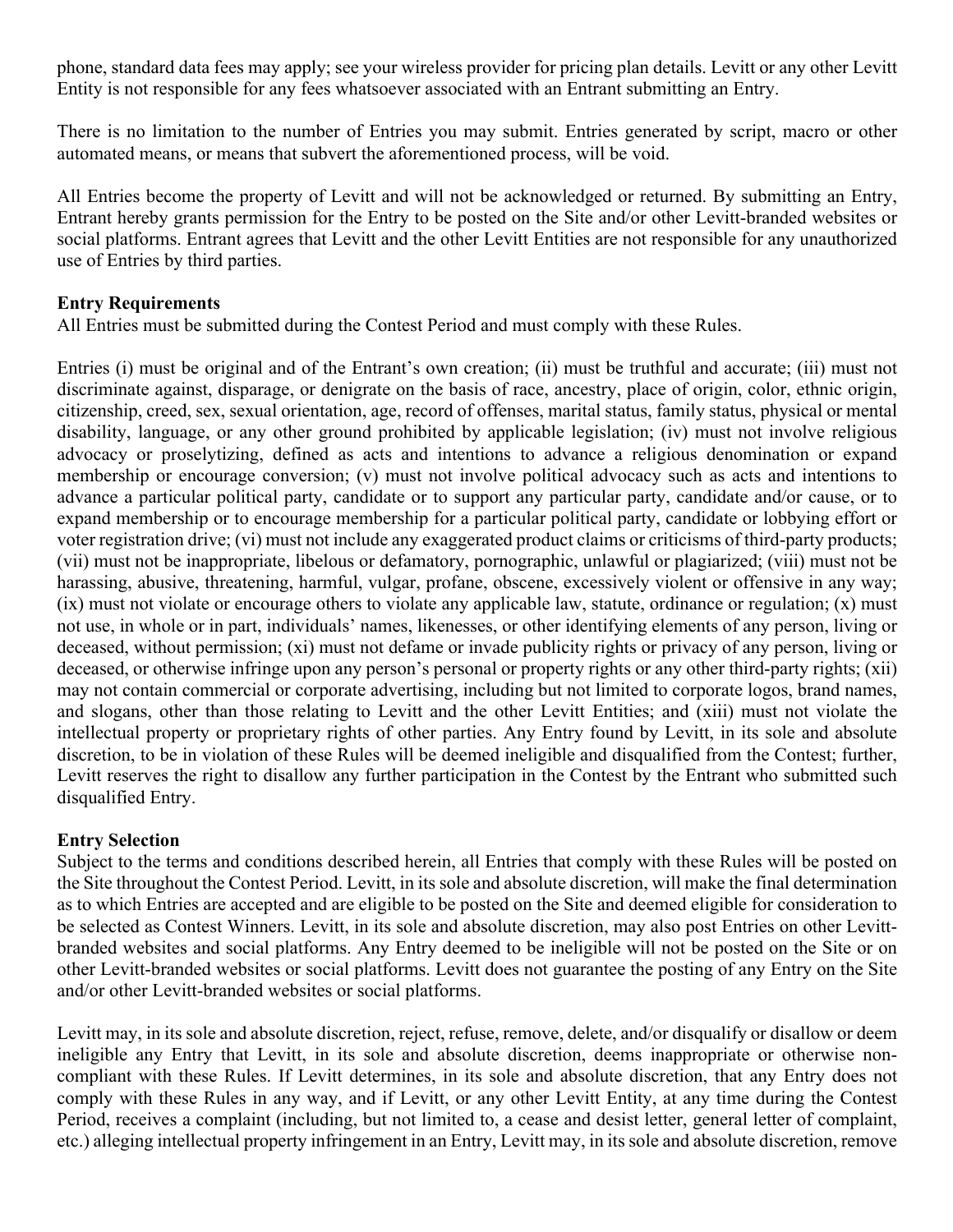such Entry from the Site and deem such Entrant ineligible to be selected as a Contest Winner without prior notice to the Entrant.

Entries will be reviewed by Levitt for compliance with these Rules, however, such review does not relieve an Entrant from responsibility for compliance with these Rules, and Entrants will have sole liability for all thirdparty claims relating to or regarding the content of their Entry. All submitted Entries will be considered to be in final form.

### **Grant of Rights to Levitt**

Submission of an Entry constitutes the Entrant's certification that the Entry is the Entrant's own original work and the Entrant represents and warrants that the Entry does not and will not infringe upon the intellectual property or proprietary rights of any third party, including, without limitation, any third-party patents, copyrights, or trademarks. By submitting an Entry, the Entrant hereby irrevocably grants Levitt and its respective successors and assigns an irrevocable, perpetual, worldwide, non-exclusive, royalty-free, sub-licensable (through multiple tiers), and transferable license and right to use, copy, transmit, or otherwise distribute, perform, modify, create derivative works based upon, incorporate into other works, publicly perform, and display the Entry or any portion thereof, in or through any medium, whether now known or hereafter created.

Nothing herein will constitute an employment, joint venture, or partnership relationship between an Entrant and Levitt. Entrant also irrevocably grants Levitt, and its respective successors and assigns, where not prohibited by law, an irrevocable, perpetual, worldwide, non-exclusive, royalty-free, sub-licensable (through multiple tiers), and transferable license and right to use the name, voice, likeness, and biographical material of the Entrant in any merchandising, advertising, marketing, promotion, press releases, social media, or any other purpose related to the Entry and/or the Contest or in any other way Levitt deems appropriate.

Entrant acknowledges that Entrant has no right of approval or consultation with respect to Levitt's use of the Entry or the licenses and rights granted above.

### **Selection of Contest Winners**

A total of eight (8) Entrants, one (1) per each separate Concert Hashtag within the Contest Period, will be selected by Levitt, in its sole and absolute discretion, to win a signed item by members of The New Respects band (as defined below) upon review of all eligible Entries ("Contest Winner(s)"). Entries will be judged and each Contest Winner (individually, "Contest Winner" and collectively, "Contest Winners") will be selected based on the following criteria: (i) ability to capture the energy and excitement of a Levitt Concert featuring The New Respects; and (ii) overall quality of the photograph or video inspired by such Levitt concert and caption. Levitt may use any information, whether or not provided in the Entries, to select the Contest Winners. Contest Winners are subject to verification by Levitt. Contest Winners will be selected by Levitt according to the following timeline: for Entries submitted to #LevittTourSteelStacks, one (1) Contest Winner will be selected before June 13, 2022; to #LevittTourDayton, one (1) Contest Winner will be selected before June 20, 2022; to #LevittTourWoonsocket, one (1) Contest Winner will be selected before June 24, 2022; to #LevittTourUtica, one (1) Contest Winner will be selected before June 27, 2022; to #LevittTourDenver, one (1) Contest Winner will be selected before July 22, 2022; to #LevittTourSiouxFalls, one (1) Contest Winner will be selected before July 25, 2022; to #LevittTourLA, one (1) Contest Winner will be selected before September 6, 2022; and to #LevittTourArlington, one (1) Contest Winner will be selected before September 13, 2022; Each Contest Winner may be announced on Levitt social platforms and may also be announced on the Site and other Levitt-branded websites.

Notwithstanding the foregoing, Levitt retains final control and authority regarding the selection of each Contest Winner. Each Contest Winner is subject to the terms and conditions described herein, including all terms and conditions applicable to each Entrant, and may only win once during the Contest Period.

### **Winner Notification**

Each Contest Winner will be notified between June 13, 2022 and September 13, 2022.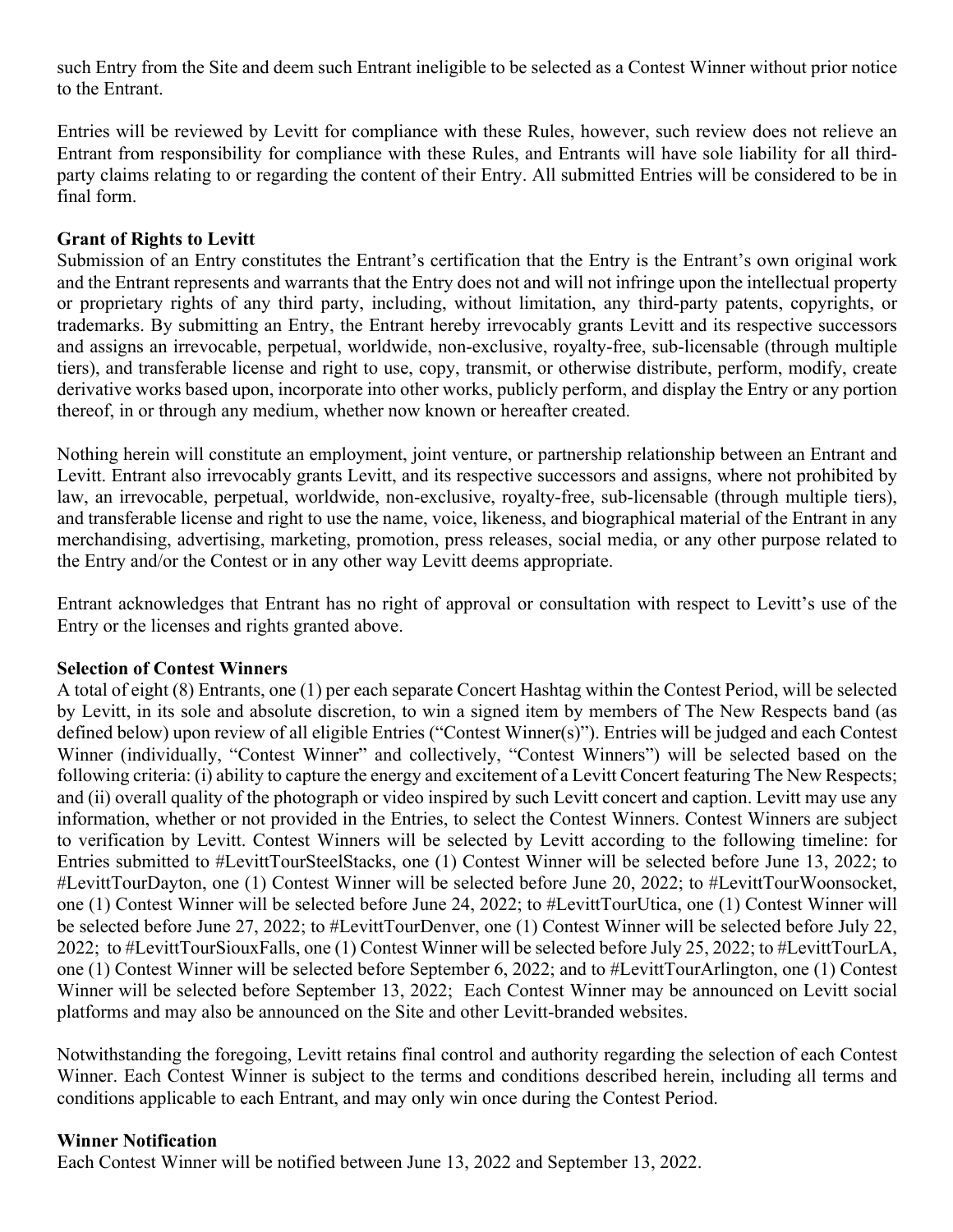Contest Winners will be notified via social media. Failure of a Contest Winner to respond to such notification within the specified time period may cause Levitt to disqualify such Contest Winner with the Contest Winner forfeiting the Contest Prize (as defined below). In such case, Levitt will not have any further obligation to that Contest Winner or to otherwise award any Contest Prize, but Levitt may, in its sole and absolute discretion, choose an alternate Contest Winner using the same selection method as used to select the forfeited Contest Winner. Levitt is not responsible for notifications that are misdirected, contact information for Contest Winners that is no longer correct, or for the inability to notify a Contest Winner for any other reason beyond the control of Levitt. If Levitt is unable to notify a Contest Winner for such reasons, if any notification sent to a Contest Winner is returned undeliverable, or if a Contest Winner fails to fully comply with the Rules or is deemed ineligible by Levitt, in its sole and absolute discretion, the Contest Prize will be forfeited by such Contest Winner. In such case, Levitt will not have any further obligation to that Contest Winner or to otherwise award any Contest Prize, but Levitt may, in its sole and absolute discretion, choose an alternate Contest Winner using the same selection method as used to select the forfeited Contest Winner.

If a Contest Winner is an eligible minor in his/her jurisdiction of residence, Contest Prize may be awarded in the name of his/her parent or legal guardian who will be responsible for fulfilling all requirements imposed on Contest Winner set forth herein.

#### **Prize**

Each Contest Winner will receive a signed t-shirt by members of The New Respects ("Contest Prize"). A total of eight (8) Contest Prizes will be awarded: one (1) Contest Prize to each of the Contest Winners selected by Levitt. Approximate Retail Value ("ARV") of each Contest Prize is \$25. Total ARV of Contest Prizes (individually, "Contest Prize" and collectively, "Contest Prizes") is \$200. All federal, state and local taxes and all other costs associated with Contest Prize acceptance and use not specified herein as being provided are the sole responsibility of each Contest Winner. Contest Prizes are awarded "as is" with no warranty or guarantee, either expressed or implied by Levitt. Contest Winners may not substitute, assign or transfer Contest Prize or redeem Contest Prize for cash. Levitt reserves the right, in its sole and absolute discretion, to substitute Contest Prize (or portion thereof) with one of comparable or greater value. All Contest Prize details are at Levitt's sole and absolute discretion.

### **General Conditions**

In the event of a dispute regarding who submitted an Entry, the Entry will be deemed submitted by the authorized account holder of the email account or social media account associated with the Entry. "Authorized account holder" is defined as the natural person who is assigned to an email address or social media account by an internet access provider, online service provider, or other organization (e.g., business, educational institution, etc.) that is responsible for assigning email addresses or social media accounts for the domain associated with such email address or social media platform.

By entering the Contest, Entrant agrees to be bound by these Rules. Levitt is not responsible for: (i) late, lost, delayed, damaged, incomplete, illegible, misdirected, or undeliverable Entries, responses, or other correspondence, whether by email or otherwise; (ii) theft, destruction, unauthorized access to, or alterations of Entries; (iii) phone, electrical, network, computer, hardware, software program, or transmission malfunctions, failures, or difficulties; (iv) incorrect or inaccurate information, whether caused by Site users, tampering, hacking, or by any equipment or programming associated with or utilized in the Contest; (v) injury or damage to Entrant's or to any other person's computer or personal device related to or resulting from participating in the Contest or downloading materials from or use of the Site; or (vi) other errors or difficulties of any kind whether human, mechanical, electronic, computer, network, typographical, printing or otherwise relating to or in connection with the Contest, including, without limitation, errors or difficulties which may occur in connection with the administration of the Contest, the processing of Entries, the selection of Contest Winners, or the announcement of Contest Prizes.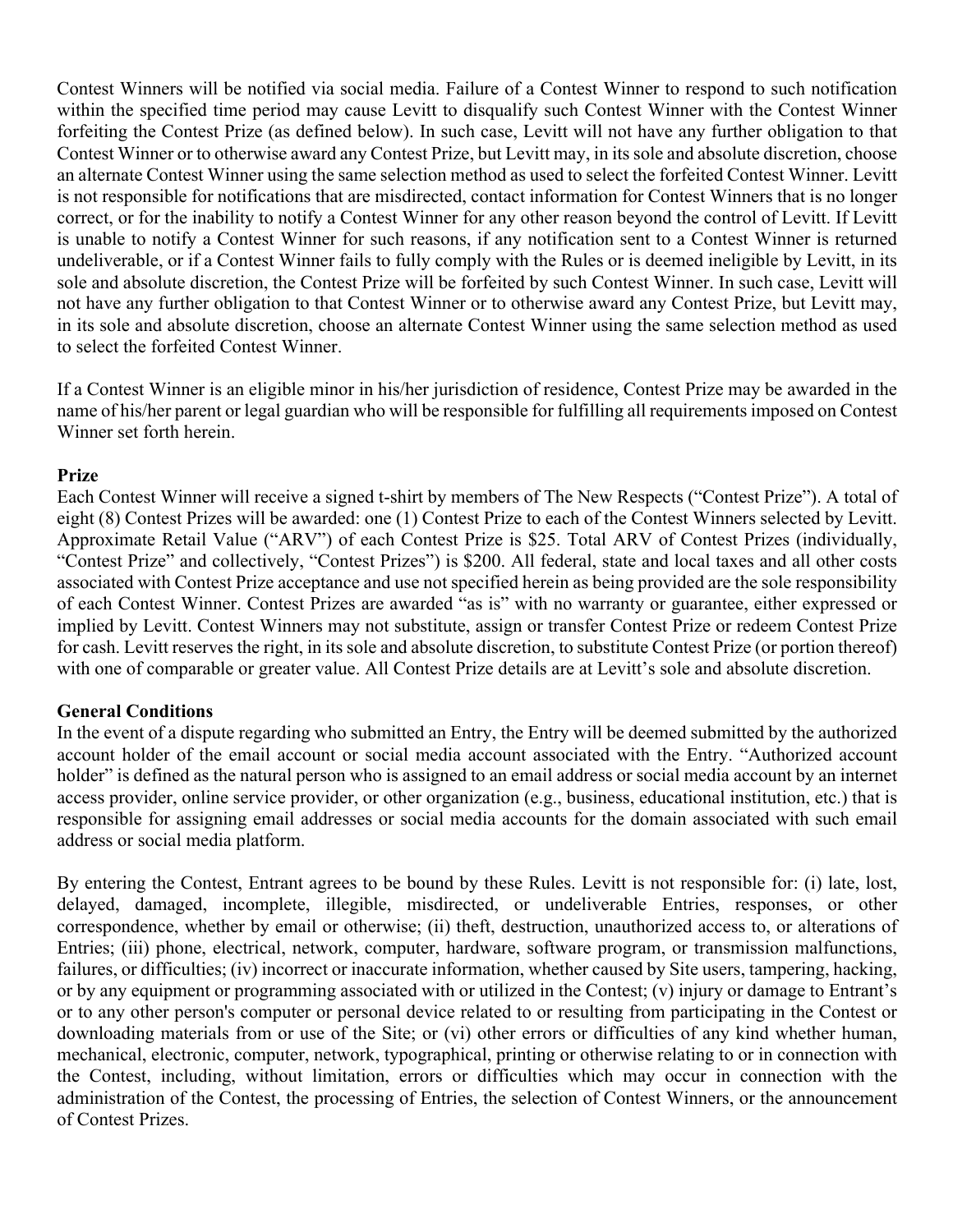By submitting an Entry to the Contest, Entrant further agrees to release, indemnify, defend and hold Levitt, the other Levitt Entities, and their respective affiliates, subsidiaries, directors, officers, employees, volunteers, shareholders, sponsors and agents, including advertising and promotion agencies, assigns, and any other organizations related to Levitt, harmless from any and all claims, injuries, damages, expenses, or losses to person or property and/or liabilities of any nature that in any way arise from participation in the Contest, including, without limitation: (i) any condition caused by events beyond the control of Levitt that may cause the Contest to be disrupted or corrupted; (ii) any injuries, losses, or damages (compensatory, direct, incidental, consequential, or otherwise) of any kind arising in connection with or as a result of participation in the Contest, or acceptance, possession, or use of a Contest Prize; and (iii) any printing or typographical errors in any materials associated with the Contest. Entrant agrees to be bound by these Rules, and further agrees that Levitt's decisions in all respects relative to the Contest are final.

IN NO EVENT WILL LEVITT OR ANY OTHER LEVITT ENTITY BE LIABLE TO YOU OR ANY ENTRANT OR INDIVIDUAL ASSOCIATED WITH YOU OR ANY ENTRANT IN ANY FORMAL OR INFORMAL CAPACITY FOR ANY DIRECT, SPECIAL, INCIDENTAL, EXEMPLARY, PUNITIVE, OR CONSEQUENTIAL DAMAGES (INCLUDING, BUT NOT LIMITED TO, LOSS OF USE, DATA, BUSINESS, OR PROFITS) ARISING OUT OF OR IN CONNECTION WITH YOUR PARTICIPATION IN THE CONTEST, WHETHER SUCH LIABILITY ARISES FROM ANY CLAIM BASED UPON CONTRACT, WARRANTY, TORT (INCLUDING NEGLIGENCE), STRICT LIABILITY, OR OTHERWISE, AND WHETHER OR NOT LEVITT OR ANY OTHER LEVITT ENTITY HAS BEEN ADVISED OF THE POSSIBILITY OF SUCH LOSS OR DAMAGE.

Some jurisdictions do not allow the limitation or exclusion of liability for incidental or consequential damages, so the above limitation or exclusion may not apply to you. Except where prohibited by law, as a condition of participating in the Contest, Entrant agrees that any and all disputes and causes of action arising out of or connected with the Contest, or the Contest Prizes awarded, shall be resolved individually, without resort to any form of class action.

ENTRIES POSTED ON THE SITE ARE NOT NECESSARILY EDITED BY LEVITT, ARE THE VIEWS OR OPINIONS OF THE RESPECTIVE ENTRANT, AND DO NOT NECESSARILY REFLECT THE VIEWS OR OPINIONS OF LEVITT OR ANY OTHER LEVITT ENTITY IN ANY MANNER.

Any waiver of any obligation hereunder by Levitt or any other Levitt Entity does not constitute a general waiver of any obligation in favor of an Entrant(s). If any provision, license, or right in these Rules is restricted or invalidated by an applicable law or legal judgment, the remainder of these Rules will be construed so that all other legally permitted provisions, licenses, or rights in these Rules remain valid and enforceable.

Levitt reserves the right, in its sole and absolute discretion, to cancel, modify, or suspend the Contest, in whole or in part, in the event of fraud, technical or other difficulties, or if the integrity of the Contest is compromised, without liability to Entrants or Contest Winners or any other Contest Entities. Levitt reserves the right, in its sole and absolute discretion, to disqualify any Entrant or Contest Winner.

ANY ATTEMPT TO DELIBERATELY DAMAGE THE SITE OR UNDERMINE THE LEGITIMATE OPERATION OF THE CONTEST IS A VIOLATION OF CRIMINAL AND CIVIL LAWS AND SHOULD SUCH AN ATTEMPT BE MADE, LEVITT RESERVES THE RIGHT TO SEEK DAMAGES (INCLUDING ATTORNEYS' FEES) AND OTHER REMEDIES FROM ANY SUCH INDIVIDUAL TO THE FULLEST EXTENT PERMITTED BY LAW.

The Contest is void where prohibited or restricted by law. The Contest is subject to these Rules and all applicable federal, state, and local laws and regulations. By participating in the Contest, Entrants acknowledge that they have read these Rules and agree to abide by them and by the decisions of Levitt, which are final and binding on all matters pertaining to the Contest.